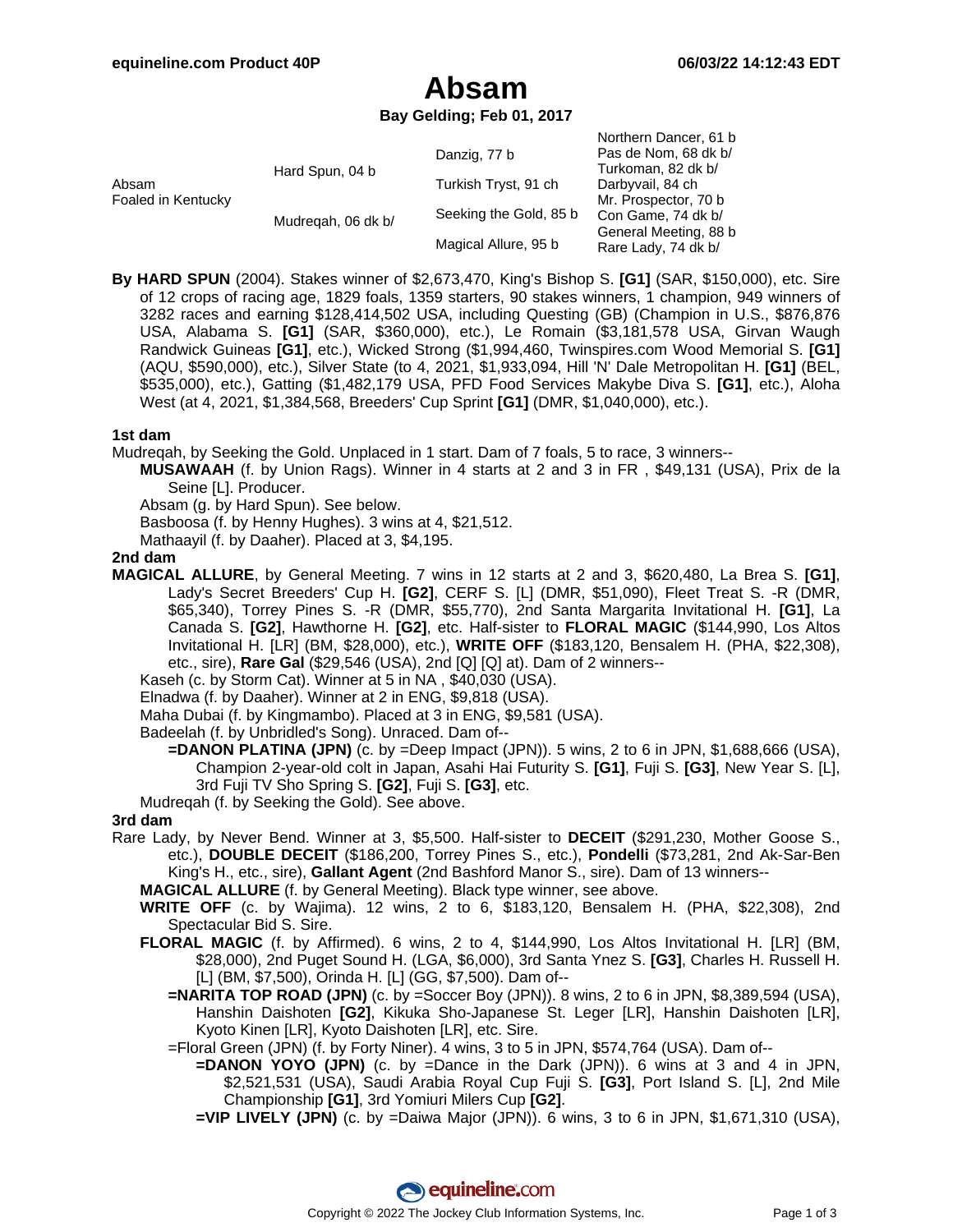## **Absam**

### **Bay Gelding; Feb 01, 2017**

Shunrai S. [L], 2nd Keihan Hai **[G3]**.

- Paper Rain (f. by Bel Bolide). 6 wins at 3 and 4, \$58,175. Dam of--
	- **=MATSURIDA GOGH (JPN)** (c. by Sunday Silence). 10 wins, 2 to 6 in JPN, \$6,032,224 (USA), Arima Kinen Grand Prix **[G1]**, Sankei Sho All-Comers **[G2]** 3 times, Nikkei Sho **[G2]**, American Jockey Club Cup [L], 2nd Sapporo Kinen [LR], etc. Sire.
- =Floral Highness (JPN) (f. by Rodrigo de Triano). Placed in 2 starts at 4 in JPN. Dam of--
	- =Aurora Heart (JPN) (f. by =Gold Allure (JPN)). Unplaced in JPN. Dam of--
		- **=Two M Meister (JPN)** (g. by =Meisho Bowler (JPN)). 9 wins, 2 to 9, 2021 in JPN, \$1,028,253 (USA), 2nd Paradise S. Presented by Woodbine R.C. [L], 3rd Toki S. [L].
- =Dear Namura (JPN) (f. by =That's the Plenty (JPN)). Unplaced in JPN. Dam of--
- **=Namura Merci (JPN)** (f. by Empire Maker). 11 wins, 3 to 5 in JPN, \$315,535 (USA), 2nd Empress Hai [LR].
- **Rare Gal** (f. by Caro (IRE)). Winner at 2 and 4 in ENG and NA , \$29,546 (USA), 2nd [Q] [Q] at. Dam  $of--$ 
	- **LADY LAVINA** (f. by Habitony (IRE)). 4 wins at 3 and 4, \$97,450, Filomena Galea H. (GG, \$17,050), 2nd Sonoma H. -R (GG, \$10,000), 3rd Candle in the Wind H. (GG, \$4,500). Dam of--
		- **Classic Holiday** (f. by Half a Year). Winner at 2, \$46,262, 2nd California Cup Juvenile Fillies S. -R (SA, \$20,000). Producer.
		- Lavina's Lady (f. by Avenue of Flags). Unraced. Dam of--
			- **Miz Mitzie** (f. by Tricky Creek). 9 wins, 2 to 6, \$102,877, 2nd Chantilly S. (ASD, \$8,000(CAN)), Chariot Chaser H. (NP, \$8,000(CAN)).
	- **Sizzling Summer** (c. by Avenue of Flags). 5 wins at 2 and 3, \$146,047, 3rd Alameda County Futurity -R (PLN, \$7,550).
	- Flag Collector (f. by Avenue of Flags). Unraced. Dam of--
		- Flying Memo (f. by Memo (CHI)). Winner at 2 and 4, \$28,438. Set ntr at Hastings Racecourse, 3 1/2 furlongs in 0:39.40. Dam of--
			- **O B HARBOR** (g. by Harbor the Gold). 6 wins in 12 starts, 2 to 4, \$163,191, Governor's S. (EMD, \$27,500), Budweiser S. (EMD, \$27,500), Mt. Rainier S. (EMD, \$27,500), 3rd Longacres Mile H. **[G3]** (EMD, \$30,000), Seattle Slew H. (EMD, \$7,500).
			- **Boundary Bay** (g. by Harbor the Gold). 7 wins, 2 to 6, 2021, \$122,893(USA), 3rd Getaway Day S. (EMD, \$14,550), Auburn S. (EMD, \$7,050), Coca-Cola S. (EMD, \$7,350), Seattle Slew S. (EMD, \$7,275).
			- **Spittin Image** (g. by Harbor the Gold). 4 wins at 3 and 4, 2021, \$73,951, 3rd Muckleshoot Tribal Classic S. -R (EMD, \$6,000).
- Average Day (f. by Habitony (IRE)). 3 wins at 3, \$6,899. Dam of--
	- **Stormy Day** (g. by Storm Creek). 10 wins, 2 to 8, \$236,969(USA), 3rd Crank It Up S. (MTH, \$5,500).
- Glittering Event (g. by Habitony (IRE)). 7 wins, 2 to 5, \$153,826.
- Teddy Bear Hug (c. by Czaravich). 4 wins at 3 and 4, \$86,900. Sire.
- Devine Force (g. by Habitony (IRE)). 6 wins, 2 to 5, \$82,054.
- Cresta Lady (f. by Cresta Rider). 6 wins at 3 and 4, \$81,605. Producer.
- Rare Hero (c. by Hero's Honor). 4 wins at 2 and 4, \$18,890.
- Super Hope (c. by Czaravich). 2 wins at 4, \$6,021.
- Darling Beau (f. by Beau's Eagle). Winner at 3, \$5,000.
- Golovine (c. by Quack). 6 wins, 3 to 7 in BEL.
- California Summer (c. by Half Term). Placed at 2, \$9,235.

### **4th dam**

- Double Agent, by Double Jay. Winner at 2, \$3,595. Sister to **CLANDESTINE** (\$136,586, Palos Verdes H., etc., sire), **PLOTTER** (\$85,330, Vagrancy H., etc.), half-sister to **Brooklyn Bridge** (\$53,194, 2nd Fall Highweight H., etc.). Dam of 8 winners, including--
	- **DECEIT** (f. by Prince John). 11 wins, 2 to 4, \$291,230, Mother Goose S., Acorn S., Matchmaker S., Astarita S., Fashion S., Colleen S., Polly Drummond S., 2nd Delaware H., etc.
		- **DECEIT DANCER** (f. by Vice Regent). 7 wins at 2 and 3, \$249,935, Champion 2-year-old filly in Canada, My Dear S.-L, Glorious Song S.-L, Fury S. [LR], Fanfreluche S.-LR, 2nd Star Shoot S. [L], etc.
		- **NAGURSKI** (c. by Nijinsky II). 7 wins, 2 to 4, \$240,196, Woodlawn S.**-G3**, Jockey Club Cup H.